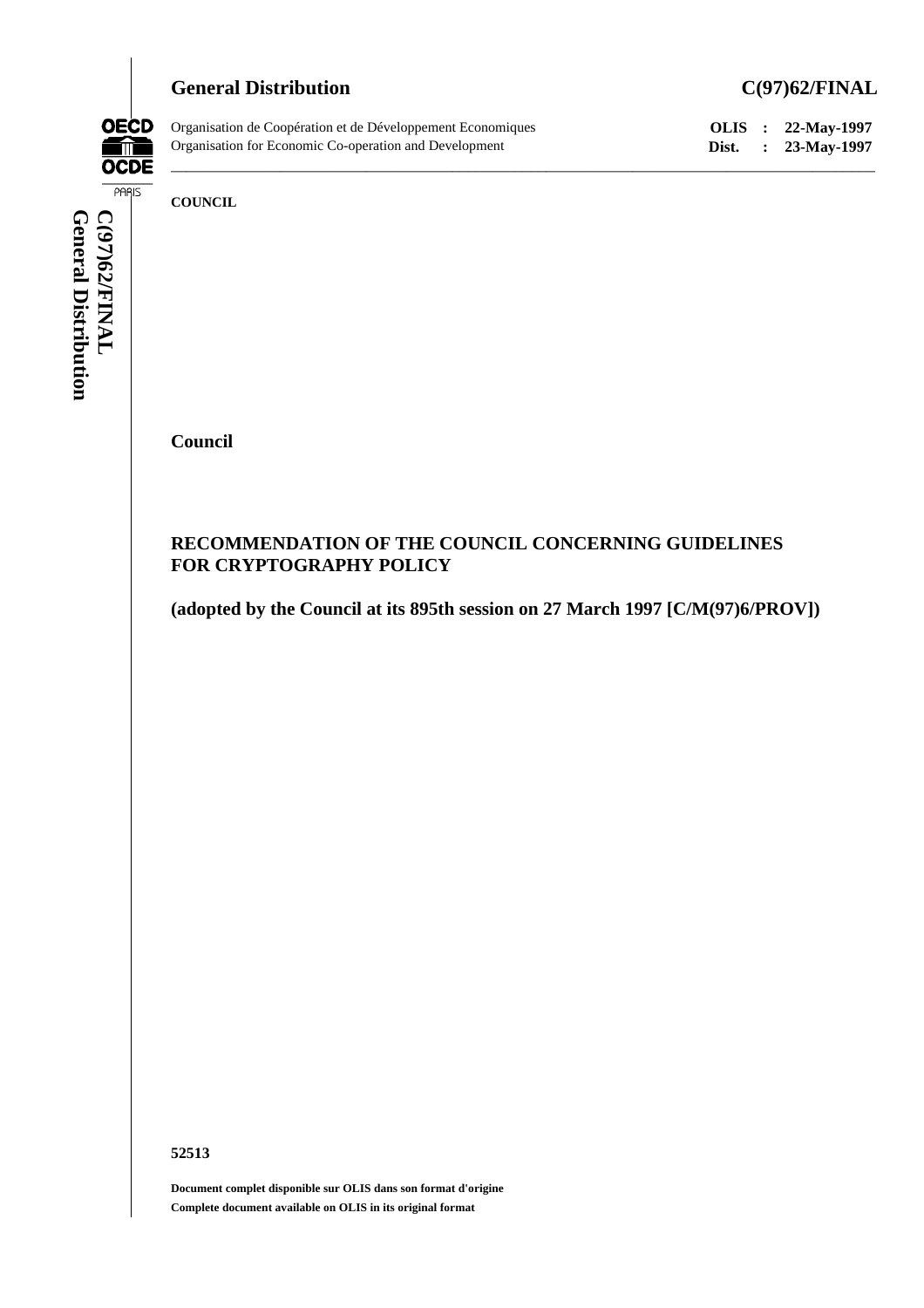#### THE COUNCIL,

#### HAVING REGARD TO:

— the Convention on the Organisation for Economic Co-operation and Development of 14 December 1960, in particular, articles 1 b), 1 c), 3 a) and 5 b) thereof;

— the Recommendation of the Council concerning Guidelines Governing the Protection of Privacy and Transborder Flows of Personal Data of 23 September 1980 [C(80)58(Final)];

— the Declaration on Transborder Data Flows adopted by the Governments of OECD Member countries on 11 April 1985 [Annex to C(85)139];

— the Recommendation of the Council concerning Guidelines for the Security of Information Systems of 26-27 November 1992 [C(92)188/FINAL];

— the Directive [95/46/EC] of the European Parliament and of the Council of the European Union of 24 October 1995 on the protection of individuals with regard to the processing of personal data and on the free movement of such data;

— the Wassenaar Arrangement on Export Controls for Conventional Arms and Dual-use Goods and Technologies agreed on 13 July 1996;

— the Regulation [(EC) 3381/94] and the Decision [94/942/PESC] of the Council of the European Union of 19 December 1994 concerning the control of the export of dual-use goods;

— and the Recommendation [R(95)13] of the Council of Europe of 11 September 1995 concerning problems of criminal procedural law connected with information technology;

#### CONSIDERING:

— that national and global information infrastructures are developing rapidly to provide a seamless network for world-wide communications and access to data;

— that this emerging information and communications network is likely to have an important impact on economic development and world trade;

— that the users of information technology must have trust in the security of information and communications infrastructures, networks and systems; in the confidentiality, integrity, and availability of data on them; and in the ability to prove the origin and receipt of data;

— that data is increasingly vulnerable to sophisticated threats to its security, and ensuring the security of data through legal, procedural and technical means is fundamentally important in order for national and international information infrastructures to reach their full potential;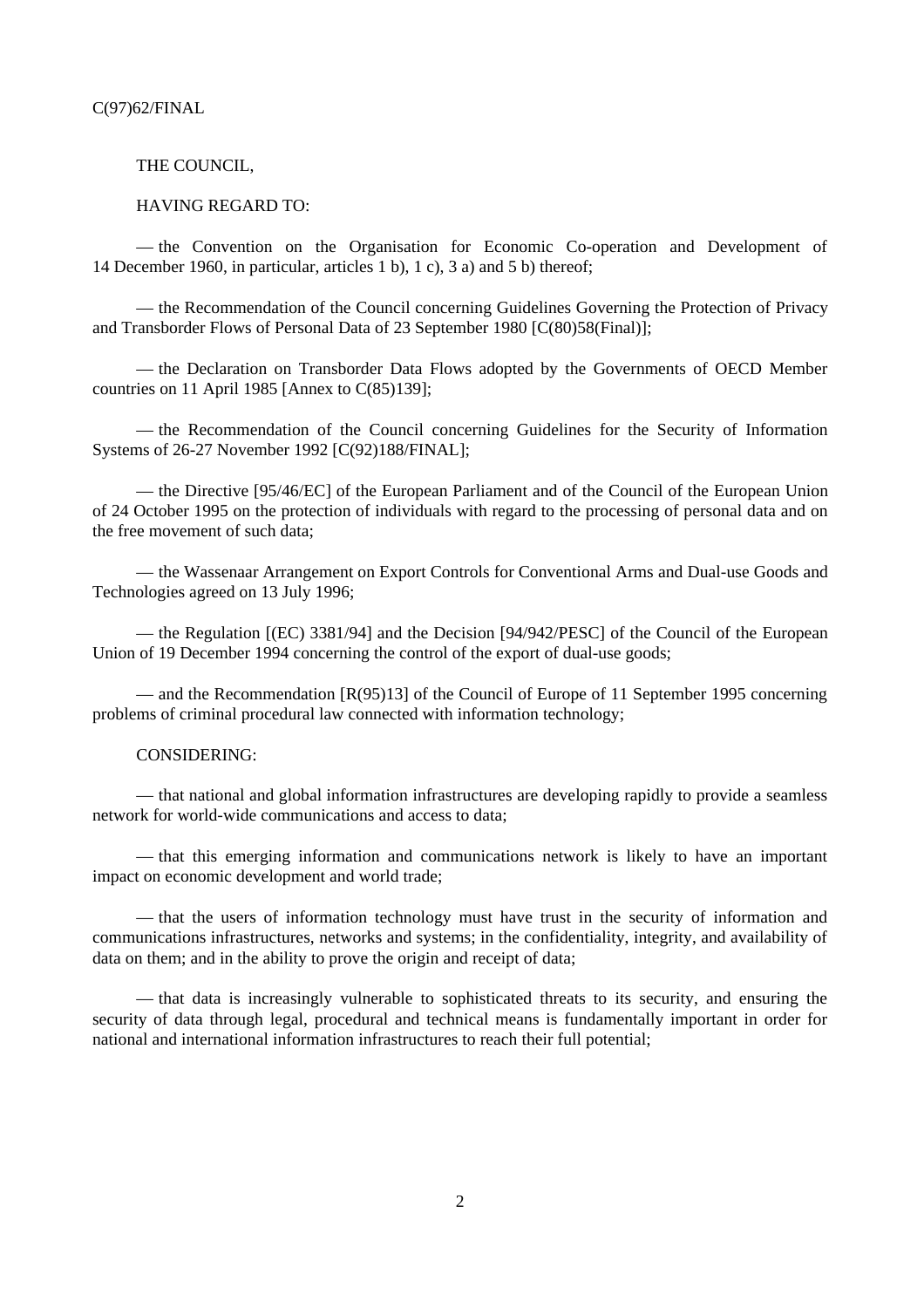#### RECOGNISING:

— that, as cryptography can be an effective tool for the secure use of information technology by ensuring confidentiality, integrity and availability of data and by providing authentication and nonrepudiation mechanisms for that data, it is an important component of secure information and communications networks and systems;

 —that cryptography has a variety of applications related to the protection of privacy, intellectual property, business and financial information, public safety and national security, and the operation of electronic commerce, including secure anonymous payments and transactions;

— that the failure to utilise cryptographic methods can adversely affect the protection of privacy, intellectual property, business and financial information, public safety and national security and the operation of electronic commerce because data and communications may be inadequately protected from unauthorised access, alteration, and improper use, and, therefore, users may not trust information and communications systems, networks and infrastructures;

— that the use of cryptography to ensure integrity of data, including authentication and nonrepudiation mechanisms, is distinct from its use to ensure confidentiality of data, and that each of these uses presents different issues;

— that the quality of information protection afforded by cryptography depends not only on the selected technical means, but also on good managerial, organisational and operational procedures;

#### AND FURTHER RECOGNISING:

— that governments have wide-ranging responsibilities, several of which are specifically implicated in the use of cryptography, including protection of privacy and facilitating information and communications systems security; encouraging economic well-being by, in part, promoting commerce; maintaining public safety; and enabling the enforcement of laws and the protection of national security;

— that although there are legitimate governmental, commercial and individual needs and uses for cryptography, it may also be used by individuals or entities for illegal activities, which can affect public safety, national security, the enforcement of laws, business interests, consumer interests or privacy; therefore governments, together with industry and the general public, are challenged to develop balanced policies;

— that due to the inherently global nature of information and communications networks, implementation of incompatible national policies will not meet the needs of individuals, business and governments and may create obstacles to economic co-operation and development; and, therefore, national policies may require international co-ordination;

— that this Recommendation of the Council does not affect the sovereign rights of national governments and that the Guidelines contained in the Annex to this Recommendation are always subject to the requirements of national law;

On the proposal of the Committee for Information, Computer and Communications Policy;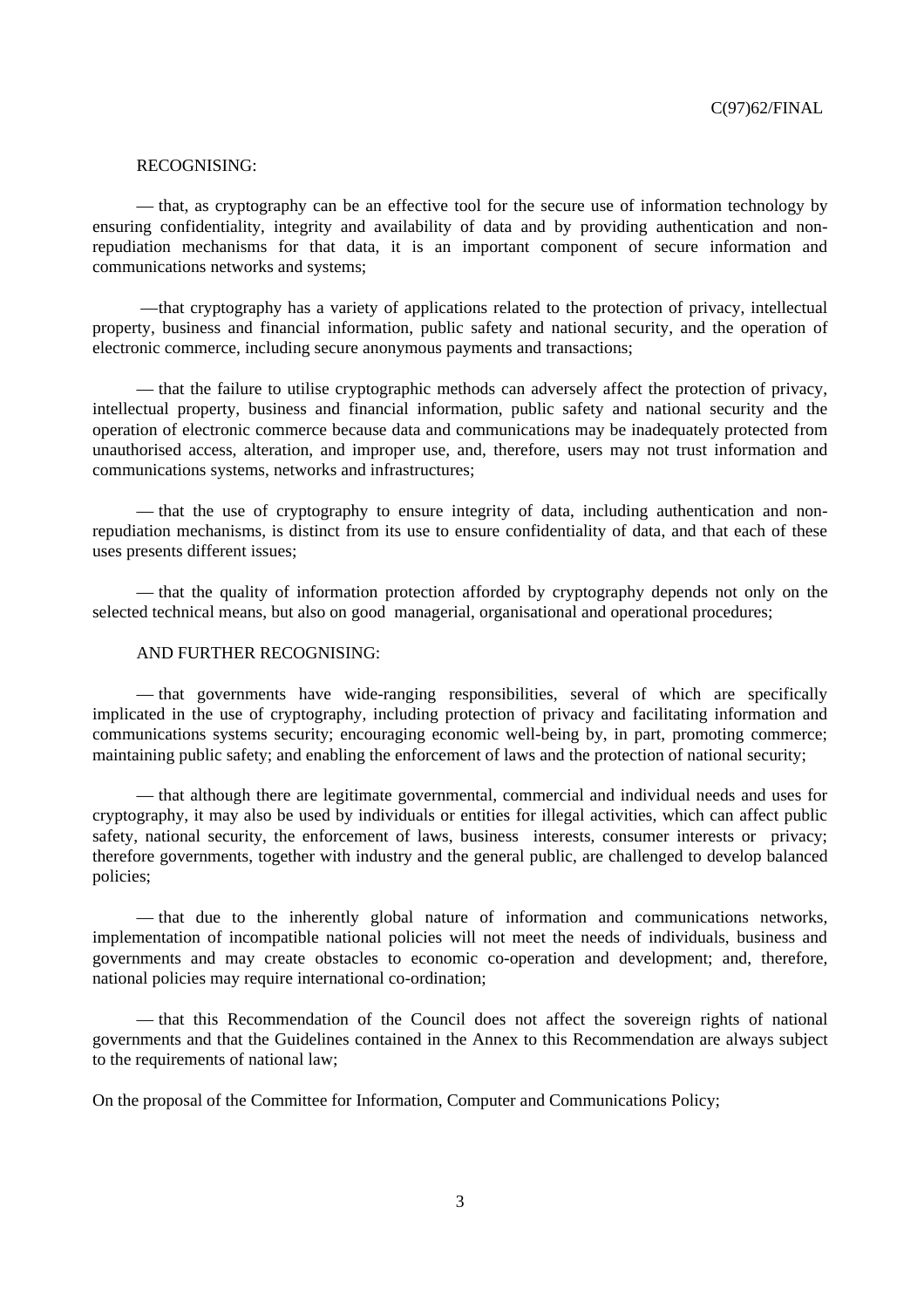## RECOMMENDS THAT MEMBER COUNTRIES:

- 1. establish new, or amend existing, policies, methods, measures, practices and procedures to reflect and take into account the Principles concerning cryptography policy set forth in the Guidelines contained in the Annex to this Recommendation (hereinafter "the Guidelines"), which is an integral part hereof; in so doing, also take into account the Recommendation of the Council concerning Guidelines Governing the Protection of Privacy and Transborder Flows of Personal Data of 23 September 1980 [C(80)58(Final)] and the Recommendation of the Council concerning Guidelines for the Security of Information Systems of 26-27 November 1992 [C(92)188/FINAL];
- 2. consult, co-ordinate and co-operate at the national and international level in the implementation of the Guidelines;
- 3. act on the need for practical and operational solutions in the area of international cryptography policy by using the Guidelines as a basis for agreements on specific issues related to international cryptography policy;
- 4. disseminate the Guidelines throughout the public and private sectors to promote awareness of the issues and policies related to cryptography;
- 5. remove, or avoid creating in the name of cryptography policy, unjustified obstacles to international trade and the development of information and communications networks;
- 6. state clearly and make publicly available, any national controls imposed by governments relating to the use of cryptography;
- 7. review the Guidelines at least every five years, with a view to improving international co-operation on issues relating to cryptography policy.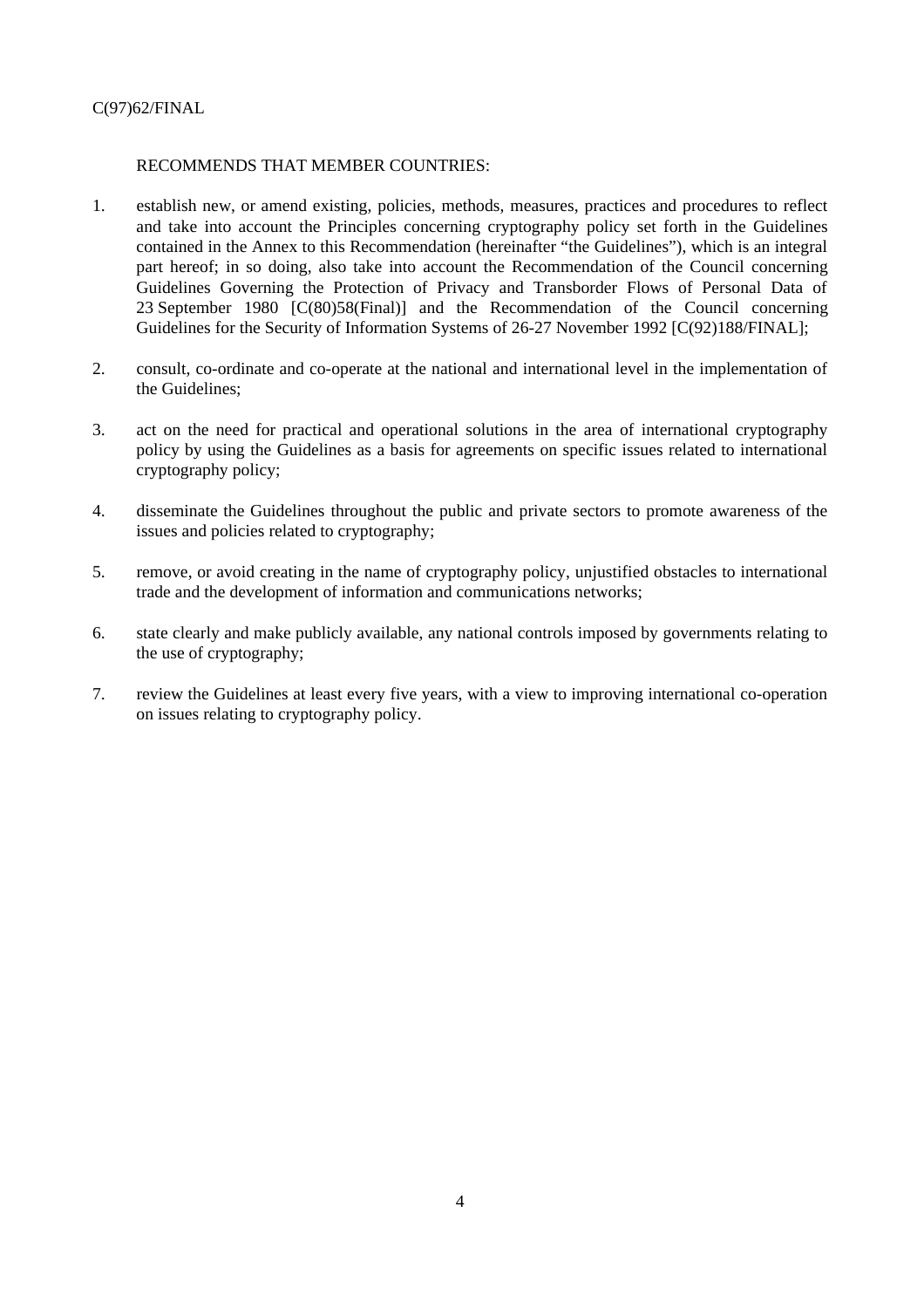#### **ANNEX**

#### **GUIDELINES FOR CRYPTOGRAPHY POLICY**

## **I. AIMS**

The Guidelines are intended:

— to promote the use of cryptography:

- to foster confidence in information and communications infrastructures, networks and systems and the manner in which they are used;
- to help ensure the security of data, and to protect privacy, in national and global information and communications infrastructures, networks and systems;

— to promote this use of cryptography without unduly jeopardising public safety, law enforcement, and national security;

— to raise awareness of the need for compatible cryptography policies and laws, as well as the need for interoperable, portable and mobile cryptographic methods in national and global information and communications networks;

— to assist decision-makers in the public and private sectors in developing and implementing coherent national and international policies, methods, measures, practices and procedures for the effective use of cryptography;

— to promote co-operation between the public and private sectors in the development and implementation of national and international cryptography policies, methods, measures, practices and procedures;

— to facilitate international trade by promoting cost-effective, interoperable, portable and mobile cryptographic systems;

— to promote international co-operation among governments, business and research communities, and standards-making bodies in achieving co-ordinated use of cryptographic methods.

#### **II. SCOPE**

The Guidelines are primarily aimed at governments, in terms of the policy recommendations herein, but with anticipation that they will be widely read and followed by both the private and public sectors.

It is recognised that governments have separable and distinct responsibilities for the protection of information which requires security in the national interest; the Guidelines are not intended for application in these matters.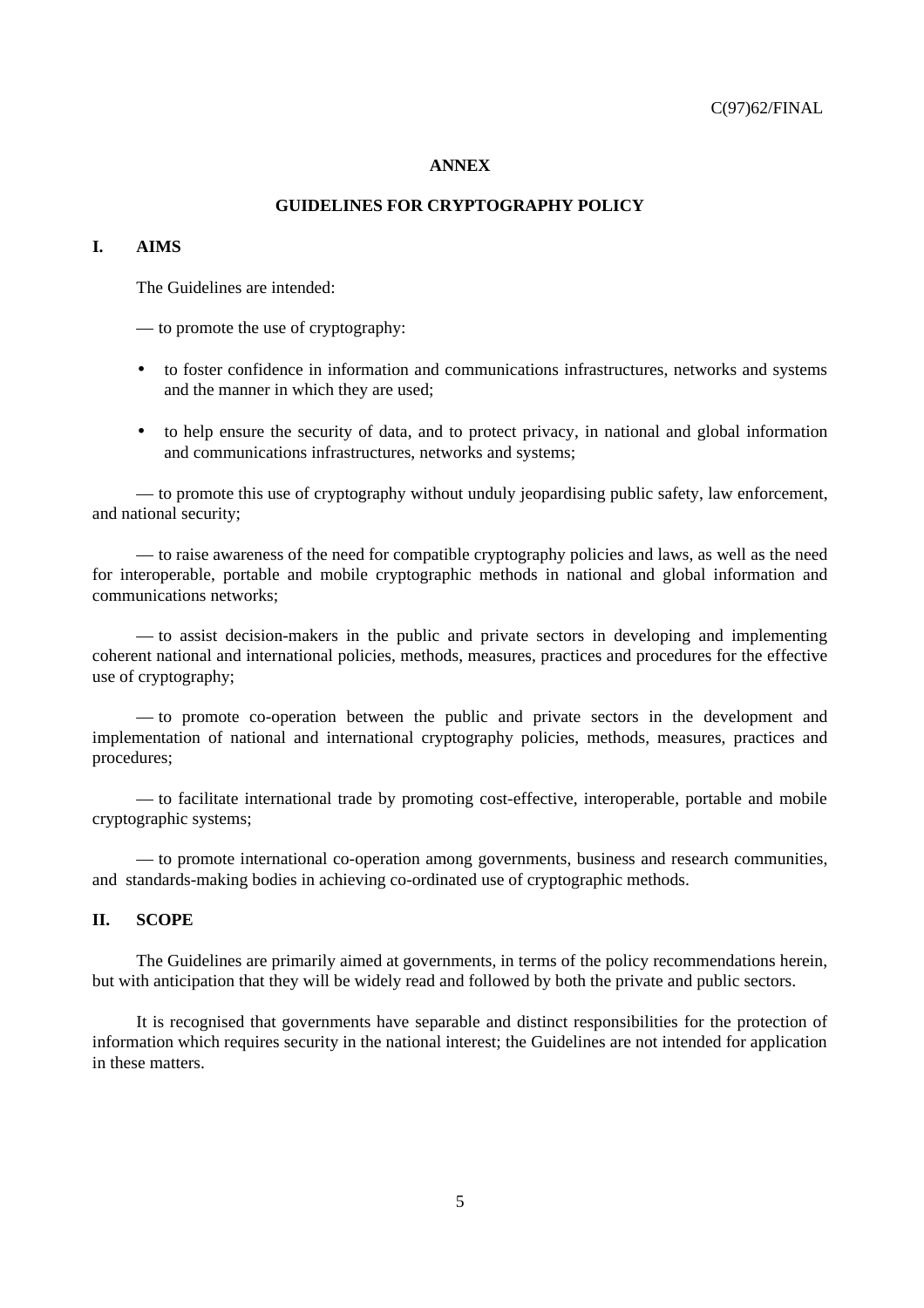#### **III. DEFINITIONS**

For the purposes of the Guidelines:

"Authentication" means a function for establishing the validity of a claimed identity of a user, device or another entity in an information or communications system.

"Availability" of data, information, and information and communications systems means that they are accessible and usable on a timely basis in the required manner.

"Confidentiality" of data or information means that it is not made available or disclosed to unauthorised individuals, entities, or processes.

"Cryptography" means the discipline which embodies principles, means, and methods for the transformation of data in order to hide its information content, establish its authenticity, prevent its undetected modification, prevent its repudiation, and/or prevent its unauthorised use.

"Cryptographic key" means a parameter used with a cryptographic algorithm to transform, validate, authenticate, encrypt or decrypt data.

"Cryptographic methods" means cryptographic techniques, services, systems, products and key management systems.

"Data" means the representation of information in a manner suitable for communication, interpretation, storage, or processing.

"Decryption" means the inverse function of encryption.

"Encryption" means the transformation of data by the use of cryptography to produce unintelligible data (encrypted data) to ensure its confidentiality.

"Integrity" of data or information means that it has not been modified or altered in an unauthorised manner.

"Interoperability" of cryptographic methods means the technical ability of multiple cryptographic methods to function together.

"Key management system" means a system for generation, storage, distribution, revocation, deletion, archiving, certification or application of cryptographic keys.

"Keyholder" means an individual or entity in possession or control of cryptographic keys. A keyholder is not necessarily a user of the key.

"Law enforcement" or "enforcement of laws" refers to the enforcement of all laws, without regard to subject matter.

"Lawful access" means access by third party individuals or entities, including governments, to plaintext, or cryptographic keys, of encrypted data, in accordance with law.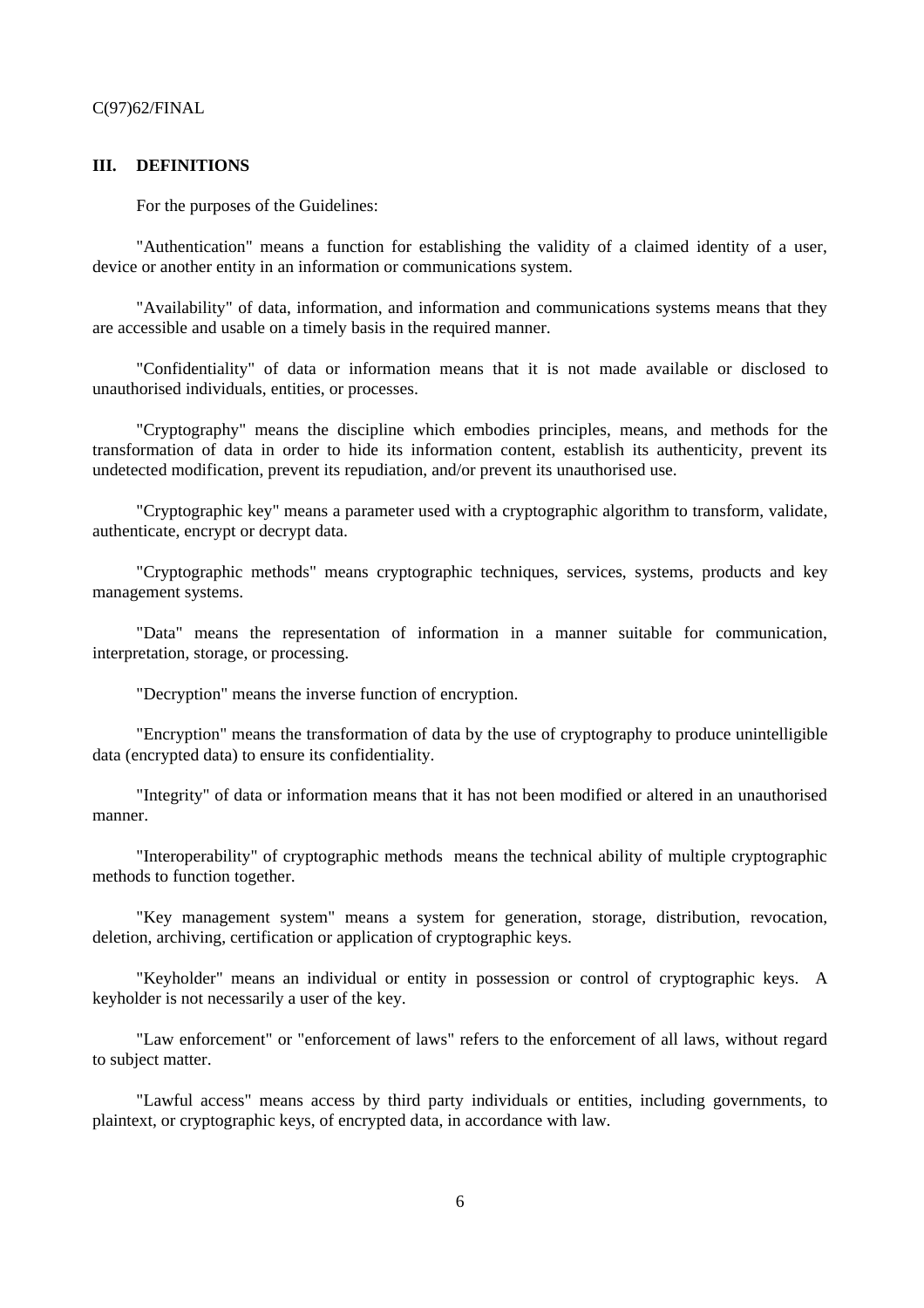"Mobility" of cryptographic methods only means the technical ability to function in multiple countries or information and communications infrastructures.

"Non-repudiation" means a property achieved through cryptographic methods, which prevents an individual or entity from denying having performed a particular action related to data (such as mechanisms for non-rejection of authority (origin); for proof of obligation, intent, or commitment; or for proof of ownership).

"Personal data" means any information relating to an identified or identifiable individual.

"Plaintext" means intelligible data.

"Portability" of cryptographic methods means the technical ability to be adapted and function in multiple systems.

#### **IV. INTEGRATION**

The principles in Section V of this Annex, each of which addresses an important policy concern, are interdependent and should be implemented as a whole so as to balance the various interests at stake. No principle should be implemented in isolation from the rest.

### **V. PRINCIPLES**

#### **1. TRUST IN CRYPTOGRAPHIC METHODS**

## CRYPTOGRAPHIC METHODS SHOULD BE TRUSTWORTHY IN ORDER TO GENERATE CONFIDENCE IN THE USE OF INFORMATION AND COMMUNICATIONS SYSTEMS.

Market forces should serve to build trust in reliable systems, and government regulation, licensing, and use of cryptographic methods may also encourage user trust. Evaluation of cryptographic methods, especially against market-accepted criteria, could also generate user trust.

In the interests of user trust, a contract dealing with the use of a key management system should indicate the jurisdiction whose laws apply to that system.

#### **2. CHOICE OF CRYPTOGRAPHIC METHODS**

## USERS SHOULD HAVE A RIGHT TO CHOOSE ANY CRYPTOGRAPHIC METHOD, SUBJECT TO APPLICABLE LAW.

Users should have access to cryptography that meets their needs, so that they can trust in the security of information and communications systems, and the confidentiality and integrity of data on those systems. Individuals or entities who own, control, access, use or store data may have a responsibility to protect the confidentiality and integrity of such data, and may therefore be responsible for using appropriate cryptographic methods. It is expected that a variety of cryptographic methods may be needed to fulfil different data security requirements. Users of cryptography should be free, subject to applicable law, to determine the type and level of data security needed, and to select and implement appropriate cryptographic methods, including a key management system that suits their needs.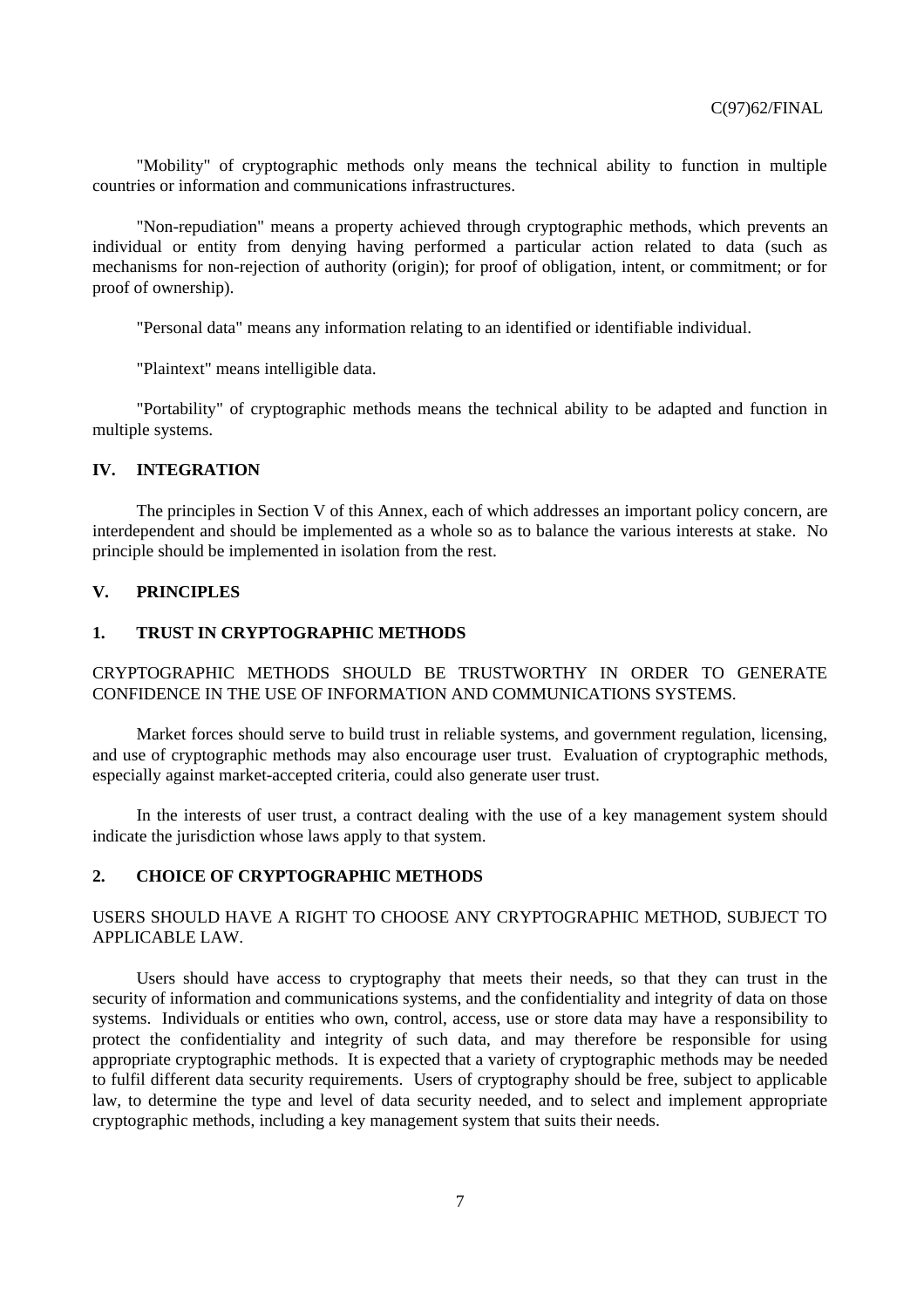In order to protect an identified public interest, such as the protection of personal data or electronic commerce, governments may implement policies requiring cryptographic methods to achieve a sufficient level of protection.

Government controls on cryptographic methods should be no more than are essential to the discharge of government responsibilities and should respect user choice to the greatest extent possible. This principle should not be interpreted as implying that governments should initiate legislation which limits user choice.

## **3. MARKET DRIVEN DEVELOPMENT OF CRYPTOGRAPHIC METHODS**

## CRYPTOGRAPHIC METHODS SHOULD BE DEVELOPED IN RESPONSE TO THE NEEDS, DEMANDS AND RESPONSIBILITIES OF INDIVIDUALS, BUSINESSES AND GOVERNMENTS.

The development and provision of cryptographic methods should be determined by the market in an open and competitive environment. Such an approach would best ensure that solutions keep pace with changing technology, the demands of users and evolving threats to information and communications systems security. The development of international technical standards, criteria and protocols related to cryptographic methods should also be market driven. Governments should encourage and co-operate with business and the research community in the development of cryptographic methods.

## **4. STANDARDS FOR CRYPTOGRAPHIC METHODS**

## TECHNICAL STANDARDS, CRITERIA AND PROTOCOLS FOR CRYPTOGRAPHIC METHODS SHOULD BE DEVELOPED AND PROMULGATED AT THE NATIONAL AND INTERNATIONAL LEVEL.

In response to the needs of the market, internationally-recognised standards-making bodies, governments, business and other relevant experts should share information and collaborate to develop and promulgate interoperable technical standards, criteria and protocols for cryptographic methods. National standards for cryptographic methods, if any, should be consistent with international standards to facilitate global interoperability, portability and mobility. Mechanisms to evaluate conformity to such technical standards, criteria and protocols for interoperability*,* portability and mobility of cryptographic methods should be developed. To the extent that testing of conformity to, or evaluation of, standards may occur, the broad acceptance of such results should be encouraged.

## **5. PROTECTION OF PRIVACY AND PERSONAL DATA**

## THE FUNDAMENTAL RIGHTS OF INDIVIDUALS TO PRIVACY, INCLUDING SECRECY OF COMMUNICATIONS AND PROTECTION OF PERSONAL DATA, SHOULD BE RESPECTED IN NATIONAL CRYPTOGRAPHY POLICIES AND IN THE IMPLEMENTATION AND USE OF CRYPTOGRAPHIC METHODS*.*

Cryptographic methods can be a valuable tool for the protection of privacy, including both the confidentiality of data and communications and the protection of the identity of individuals. Cryptographic methods also offer new opportunities to minimise the collection of personal data, by enabling secure but anonymous payments, transactions and interactions. At the same time, cryptographic methods to ensure the integrity of data in electronic transactions raise privacy implications. These implications, which include the collection of personal data and the creation of systems for personal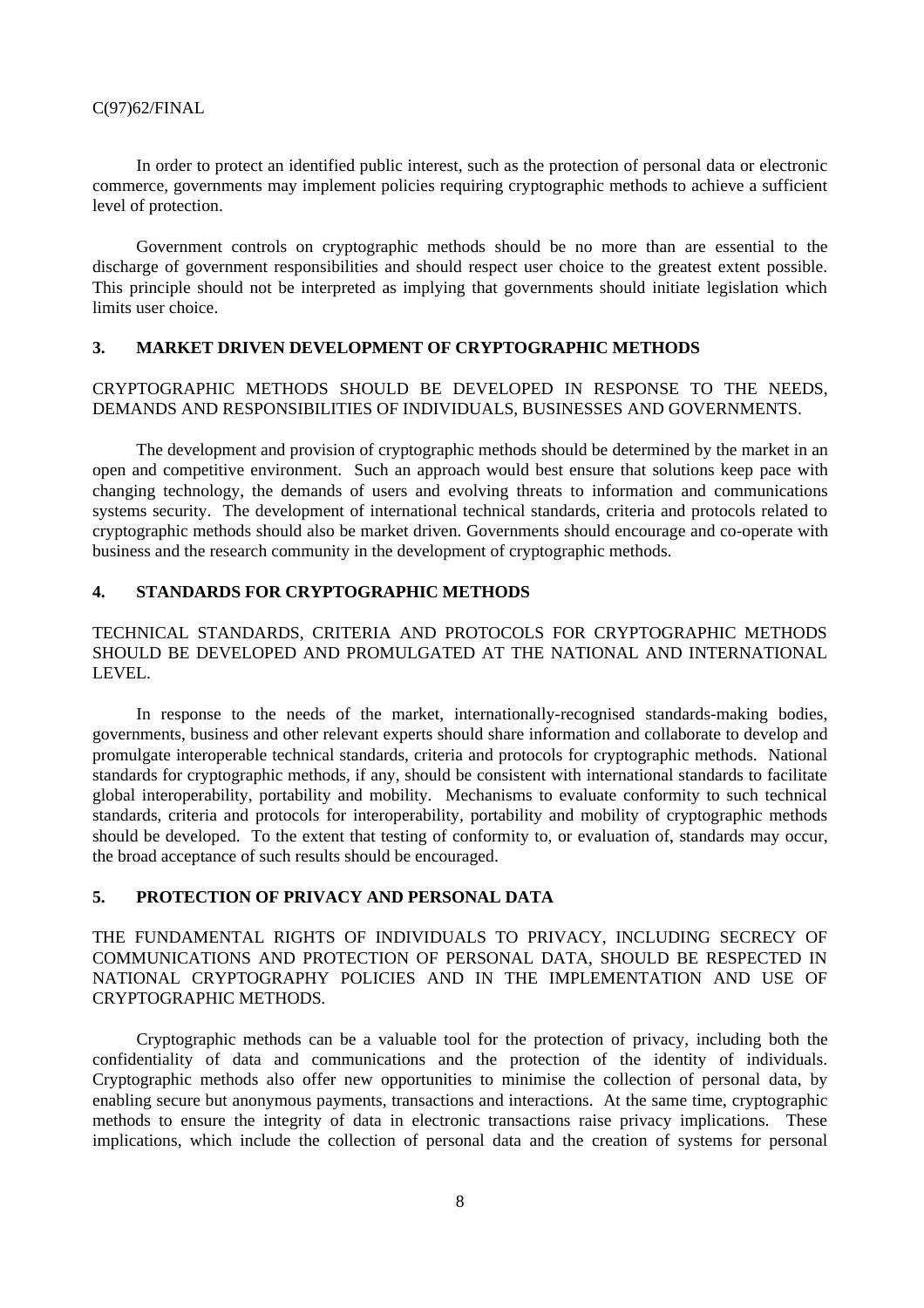identification, should be considered and explained, and, where appropriate, privacy safeguards should be established.

The OECD Guidelines for the Protection of Privacy and Transborder Flows of Personal Data provide general guidance concerning the collection and management of personal information, and should be applied in concert with relevant national law when implementing cryptographic methods.

### **6. LAWFUL ACCESS**

NATIONAL CRYPTOGRAPHY POLICIES MAY ALLOW LAWFUL ACCESS TO PLAINTEXT, OR CRYPTOGRAPHIC KEYS, OF ENCRYPTED DATA. THESE POLICIES MUST RESPECT THE OTHER PRINCIPLES CONTAINED IN THE GUIDELINES TO THE GREATEST EXTENT POSSIBLE.

If considering policies on cryptographic methods that provide for lawful access, governments should carefully weigh the benefits, including the benefits for public safety, law enforcement and national security, as well as the risks of misuse, the additional expense of any supporting infrastructure, the prospects of technical failure, and other costs. This principle should not be interpreted as implying that governments should, or should not, initiate legislation that would allow lawful access.

Where access to the plaintext, or cryptographic keys, of encrypted data is requested under lawful process, the individual or entity requesting access must have a legal right to possession of the plaintext, and once obtained the data must only be used for lawful purposes*.* The process through which lawful access is obtained should be recorded, so that the disclosure of the cryptographic keys or the data can be audited or reviewed in accordance with national law. Where lawful access is requested and obtained*,* such access should be granted within designated time limits appropriate to the circumstances. The conditions of lawful access should be stated clearly and published in a way that they are easily available to users, keyholders and providers of cryptographic methods.

Key management systems could provide a basis for a possible solution which could balance the interest of users and law enforcement authorities; these techniques could also be used to recover data, when keys are lost. Processes for lawful access to cryptographic keys must recognise the distinction between keys which are used to protect confidentiality and keys which are used for other purposes only. A cryptographic key that provides for identity or integrity only (as distinct from a cryptographic key that verifies identity or integrity only) should not be made available without the consent of the individual or entity in lawful possession of that key.

## **7. LIABILITY**

## WHETHER ESTABLISHED BY CONTRACT OR LEGISLATION, THE LIABILITY OF INDIVIDUALS AND ENTITIES THAT OFFER CRYPTOGRAPHIC SERVICES OR HOLD OR ACCESS CRYPTOGRAPHIC KEYS SHOULD BE CLEARLY STATED*.*

The liability of any individual or entity, including a government entity, that offers cryptographic services or holds or has access to cryptographic keys, should be made clear by contract or where appropriate by national legislation or international agreement. The liability of users for misuse of their own keys should also be made clear. A keyholder should not be held liable for providing cryptographic keys or plaintext of encrypted data in accordance with lawful access*.* The party that obtains lawful access should be liable for misuse of cryptographic keys or plaintext that it has obtained.